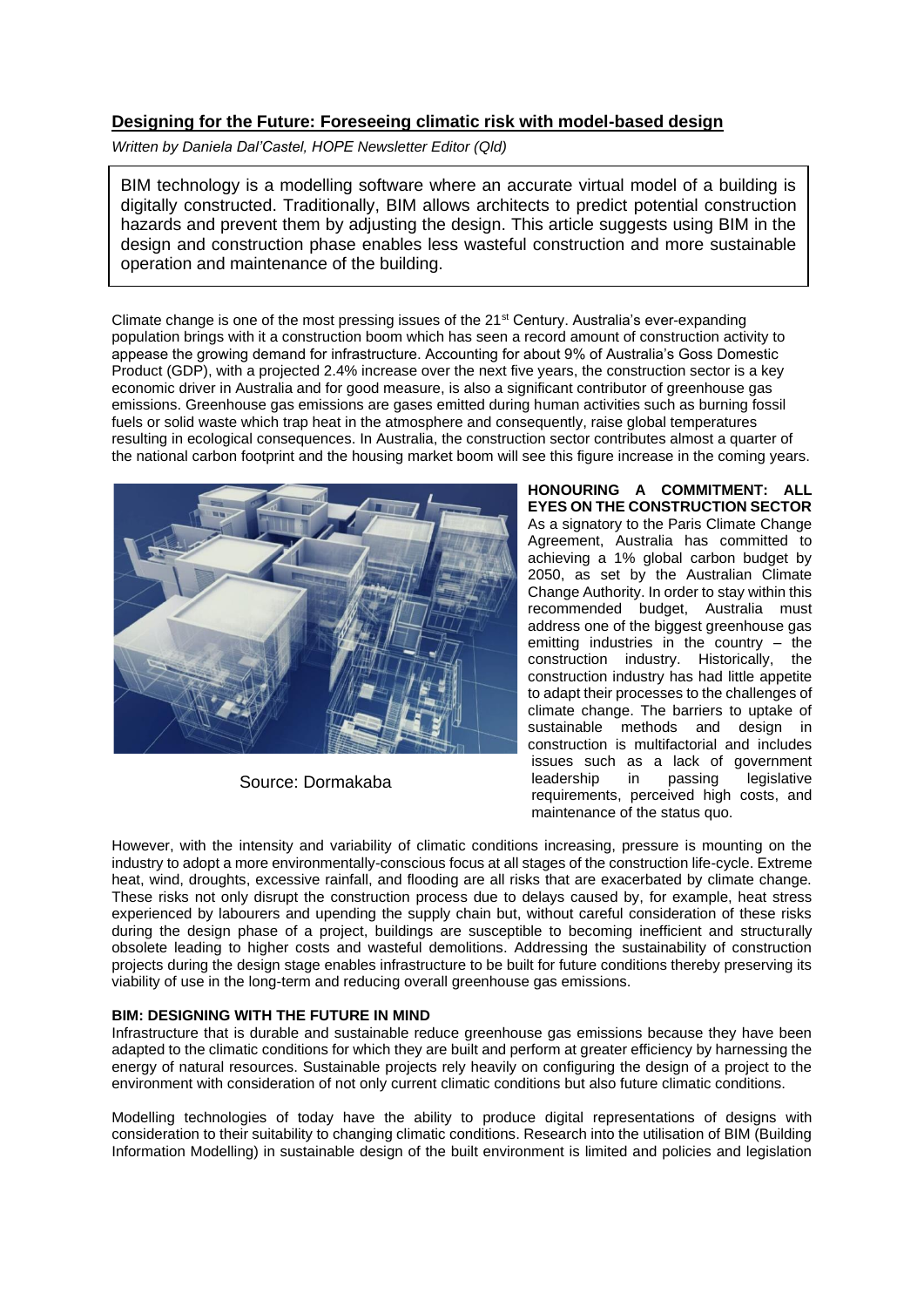are slow to encourage its uptake. However, leaders in the construction industry are riskaverse to the disruptions of volatile climatic conditions and are also opportunistic in adapting to new technologies where cost savings can be incurred. Modelling technologies such as BIM are widely utilised today within the design phase of a construction project. BIM's functionality is far-reaching and holds overwhelming potential to extend its capabilities into sustainable design. The ability to integrate<br>weather-related data and produce weather-related data and simulations of adaptable building designs can inform decision-makers early in the construction phase of the optimal design for a project.



Source: Siemens

As weather becomes more extreme, there is a move towards greening the built environment and weatherproofing projects to withstand future climatic risks. Already used extensively during the design phase, BIM's capabilities of simulation are able to extend to modelling the use of emerging climate change technologies which adapt the components of a building to the variability of the climate. Examples include green roofs, vacuum windows, larger gutters to withstand more extreme rain events, and passive design which incorporates natural heating and cooling techniques.



Nasa Lunar-Shaped Building, Silicon Valley.

## Source: NASA

**Energy Efficiency:** The prevalence and intensity of hot days and extreme temperatures are projected to increase in the future, and the negative impacts will create issues of concern in both the construction process and in postconstruction. Rising temperatures impact the functionality of building designs by causing a higher demand for electricity to fuel cooling systems which drive up prices and cause blackouts. The Department of the Environment and Energy reports that Australian households are directly responsible for about 20% of Australia's greenhouse gas emissions. There is potential to greatly reduce this contribution by assessing energy efficient measures with BIM and other building simulation technologies. With energy simulations, BIM can provide an early indication of the projected energy efficiency of a project and forecast efficiency over time by adjusting the measures to expected climatic conditions. Location-specific weather data such as solar radiation, wind speed and direction, air humidity, and atmospheric pressure can inform decision-making in terms of heating and cooling, lighting, ventilation, wind systems and solar panels etc and assess their suitability and performance over time.

Case study: Nasa's iconic lunar-shaped building located in Silicon Valley is one of the most prominent construction projects utilising BIM technology for sustainable design purposes. The distinguished building integrates energy efficient features that were tested in the early design stage to reduce consumption by designing it to be "native to place". Features include "a steel-frame exoskeleton, geothermal wells, natural ventilation, wastewater treatment, and a photovoltaic roof that provides 30% of the building's power."

Built in 2009, the 'sustainability base' was somewhat of a novelty whose sustainable features served to highlight the innovative advances of green technology applied on a large-scale project. Twelve years later, the applicability of renewable energy technologies is endless and has burgeoned into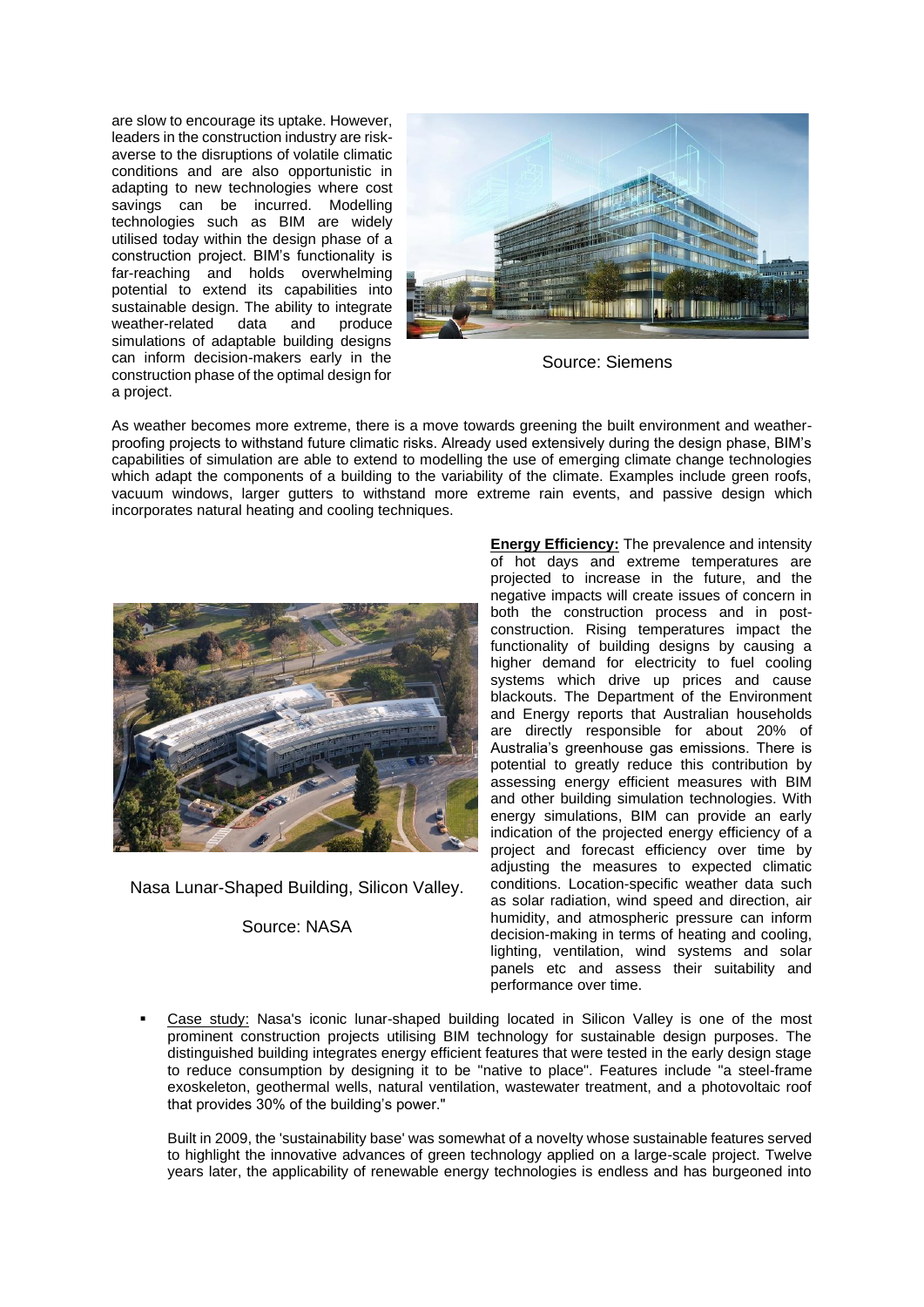many areas of the built environment including commercial, residential, industrial, agricultural, transport, and can even be found on the international space station. As such, the integration of sustainable design in future construction projects is no longer a novelty.

**Water usage:** Climate change causes an increase in extreme temperature which can cause scarcity of essential resources such as water. An increase in extreme heat events over prolonged periods of time can lead to reduced rainfall and eventually drought which can impact both the construction phase and postconstruction operation and management of the asset. Adequate water supply is an essential element of the construction process and where supply is limited, the feasibility of construction projects will be impacted as water restrictions are imposed and water prices increase. Simulating plumbing fixtures and mapping their positioning is a functionality frequently utilised by BIM to ensure adequate positioning of pipes and early identification of design conflicts. This functionality has the capability to be expanded to include simulation of water conservation measures. BIM can function in combination with smart appliances and sensors to simulate water usage used within the lifecycle of an asset by adjusting the specifications for the desired consumption and varying between water systems. With the ability to digitally visualise water supply and drainage, water usage projections can improve the efficiency of water consumption in infrastructure, reducing wastage and saving costs for the end-user. By simulating the project in the design phase, BIM is capable of calculating data such as the water flow within pipes and hydraulic pressure, information which can be used to determine the optimal equipment size to adhere to suggested parameters.

**Materials:** In 2005, Australia's construction sector was reported as being the largest consumer of materials while also recording a considerably lower recycling rate compared to other OECD countries. As such, materials used in construction is one of the largest contributors to embodied gas emissions and is a ripe area to address in Australia's aim in reaching a net zero emissions target. There is an environmental cost to all materials and while the construction industry tends to opt for convenience and reliability, there is client-side demand for improved cost-effectiveness in the operation of an infrastructure's lifecycle post-construction. Materials that are adaptable, reusable, and can be demolished and recycled not only help in minimising environmental impacts but also extends the lifetime of a building's infrastructure thereby, saving on material in the future. Modelling sustainable materials in the design phase of a project can lead to the streamlining of materials so that it can be manufactured off-site while also reducing material overrun. Other methods of reducing material waste is to opt for alternative less energy intensive materials, for example, wood instead of brick. BIM can model and test the use of alternative materials to assess the capability of its intended function and its performance over time.

#### **COST SAVINGS**

Data on the cost savings due to the use of BIM technology in construction projects is scarce and the integration of sustainable design in the construction sector in Australia is yet to indicate "tangible positive results." This is largely a result of a lack of political will in instituting regulatory requirements as well as weak sustainability awareness and consumer power to change the status quo. According to *Yang and Yang*  (2015), "Voluntary uptake of sustainable housing is still in its infancy in Australia, mostly driven by motives of experimentation, showcasing and marketing."



Source: SpringerLink

However, A 2016 report by the Australian Sustainable Built Environment Council (ASBEC) estimates a savings of approximately AU\$20 billion if the goal of zero carbon emissions is achieved by residential and commercial buildings by 2050. Sustainable buildings are reported to operate 28% more efficiently than conventional buildings and there are undeniable savings, both direct and indirect, that can be attributed to the integration of sustainable design in construction projects, both during the construction process and in post-construction. The financial benefits and cost savings incurred as a result of sustainable construction are far-reaching and include lower material use, reduced energy consumption, water cost savings, lower cost of facility maintenance and repair, as well as indirect benefits to society such as reduced pollution and environmental protection.